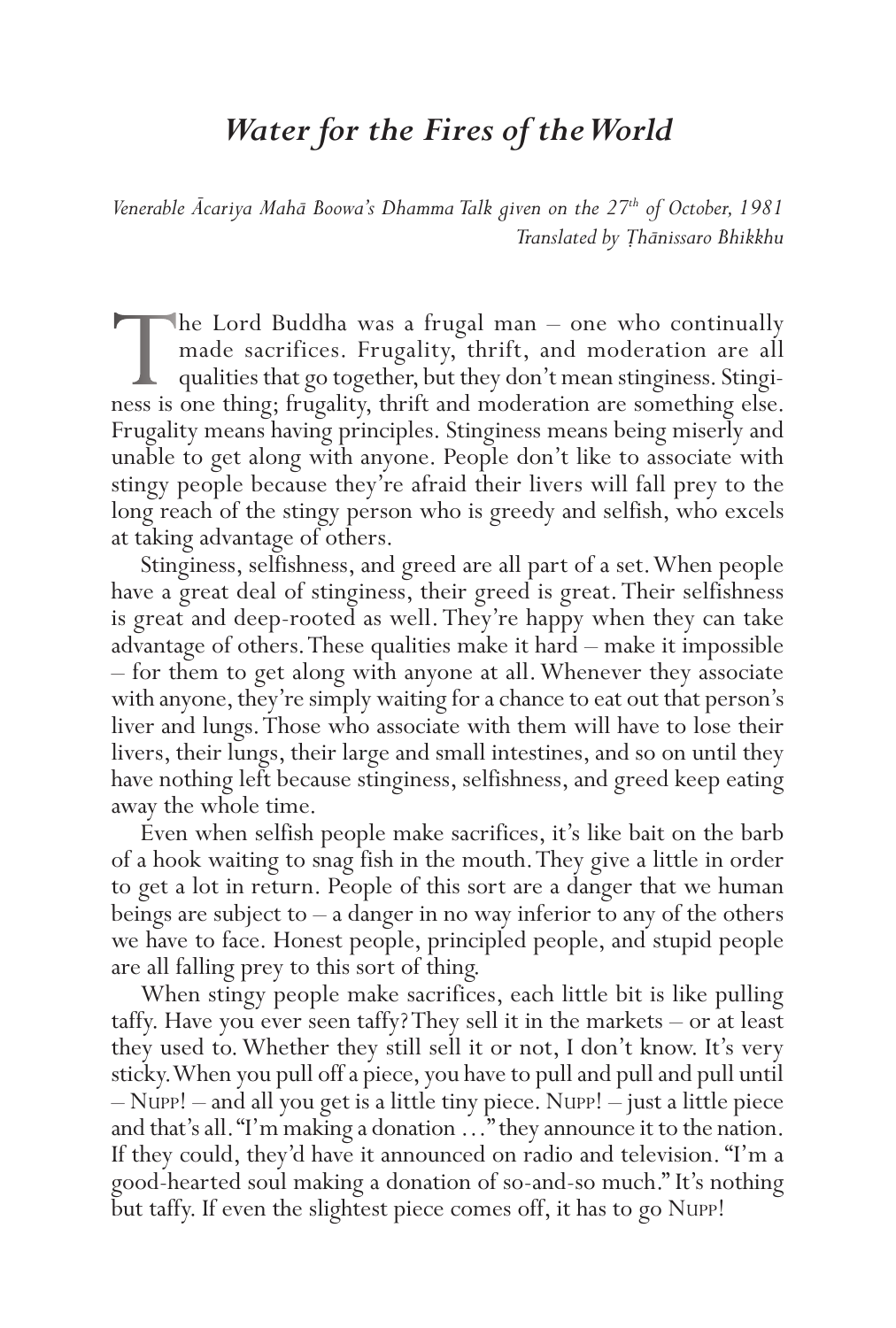How can people of this sort say they believe in merit and the law of *kamma (karma)*? Actually, all they believe in are the defilements that are lording over their heads. They make the announcement to please their defilements, in hopes that other people will respect them. Even though there's no real goodness to them, they're satisfied if other people say they're good. This is why when we are stingy we are dangerous to the world, to our fellow human beings and other living beings in general. And this is why the Dhamma teaches us to beware of being stingy – because it makes us destroy ourselves, first of all, and then others, without limit.

To be generous, to make sacrifices makes us good friends with other people and living beings in general. Wherever we go, we're at peace. The ability to make sacrifices comes from good will and benevolence, from being generous and gentle toward all our fellow human beings and other living beings in the world.

Our Lord Buddha was called *"mahā kāruṇiko nātho hitaya sabba pāṇīnaṁ."* Listen to that! "A refuge of great compassion for the benefit of all beings." This came from his moderation and frugality. This was the path he followed. This is why people who follow his path never come to a bad end. Instead, they prosper and attain peace.

In particular, they prosper in their hearts, which is more important than any other sort of prosperity there is. If there's prosperity in our hearts, then the world can live in happiness and peace. But if there's only material prosperity, with no prosperity in the heart, it can't give the world any happiness. In fact, if there's no Dhamma at all seeping into the heart, external prosperity can do nothing but make the world more hot and troubled than before. If there's prosperity both in the world and in the heart, then material prosperity is an adornment for our beauty and well-being.

The Buddha and his disciples – who left home to practice so that they could share the Dhamma with us – sacrificed everything of every sort. They laid their lives on the line and struggled through all sorts of hardships. And not all the disciples were ordinary people like us. Quite a few of them came from the families of kings, financiers, and landowners, from very refined backgrounds. But when they went forth into the homeless life, they made themselves into rags and footmats. Their path of practice was frugal and sparing, beset with poverty. They didn't concern themselves much with external plenty or wealth. Instead, they were concerned with the wealth and fullness of the Dhamma in their hearts. They didn't leave room in their hearts for any of the values that pride places on things. They abandoned all values of that sort so as to become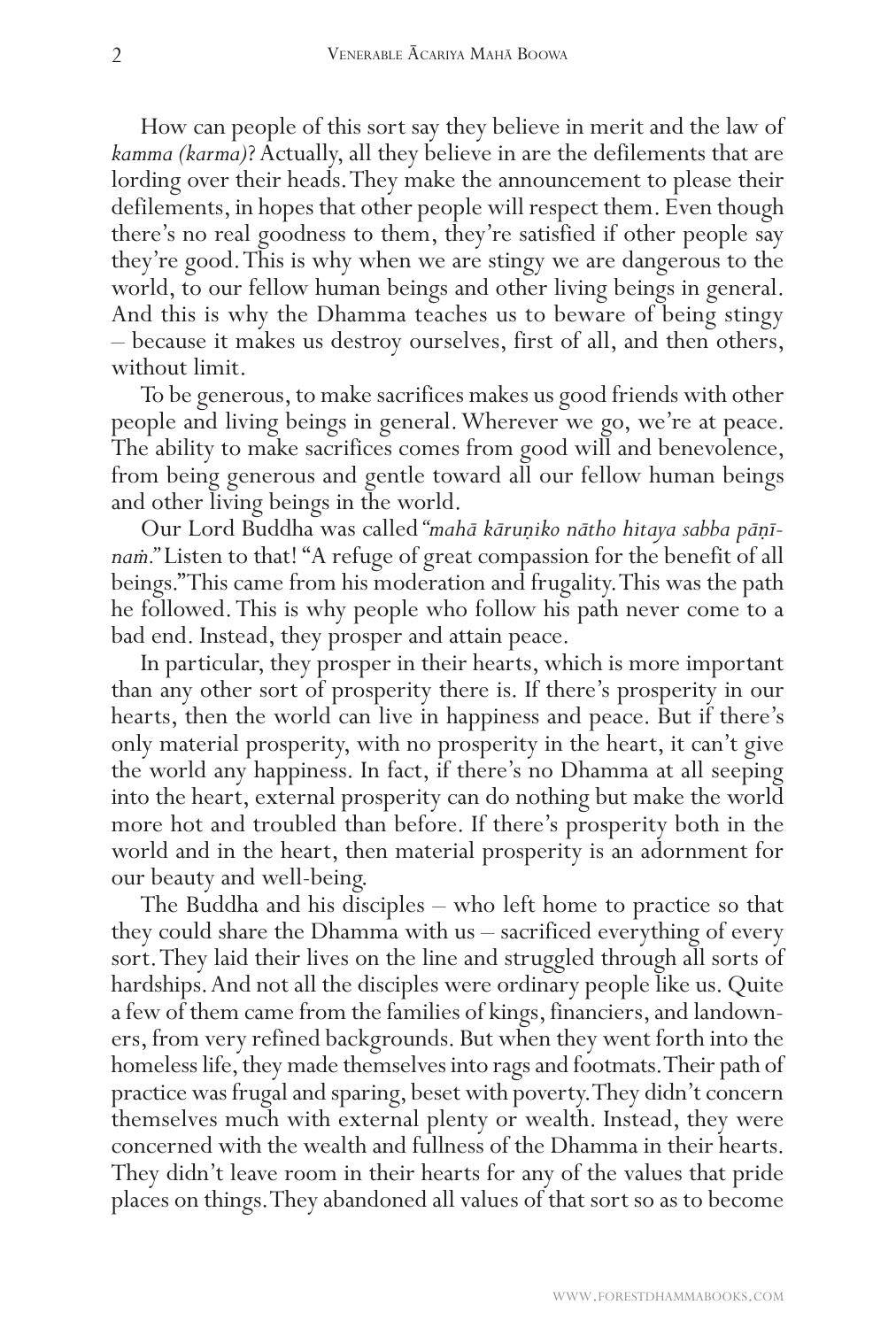rags without any vanity or conceit. But as for their inner quality, these rags wrapped gold in their hearts. Their hearts contained riches; the treasures of concentration, wisdom, all the way to the greatest treasure – release in the heart.

Just now I mentioned moderation. Moderation means not forgetting yourself, not getting reckless with luxury and pride. It means having standards in the heart, without being concerned over how many or how few possessions you have. If you have things to use, you keep using them as long as they're still serviceable. If they wear out, you keep fixing and repairing them until you can't fix them any further. Only then do you let them go. Even when you let them go, you find other uses for them until there's no use left to them at all. That's when you throw them away. This is how things were done in the Buddha's time. Ven. Ānanda, for instance, when his robes were worn out, would chop them into shreds and mix them into the clay he used to plaster his dwelling. Whether it was because India is very hot or what, I don't know, but at any rate they used clay to plaster their dwellings. They didn't throw things away. If anything still had a use, they'd keep trying to fix it and put it to use in that way.

In our present day there was Ven. Ācariya Mun. His robes, bathing cloths, even his handkerchiefs  $-1$  don't know how many times he patched and darned them. They were so spotted with patches and stitches that they looked like leopard skin. And he wouldn't let anyone replace his robes with new ones, you know. "They're still good. Can't you see?" Imagine how it felt when he said that! That's how he took care of his things, and how he taught us to take care of ours as well. He wasn't excited by new things at all.

Whenever monks came to search him out, he'd prod them on in the area of concentration and wisdom. He'd teach them the Dhamma for the sake of peace, calm, and inner prosperity. As for external goods, I never heard him discuss them. He wasn't interested. And he himself was prosperous within. In whatever he looked for, he prospered. If he looked for Dhamma, he prospered in Dhamma. Whatever he looked for he found – because all these things exist in the world. If we look for suffering, we'll find suffering. If we look for happiness, we'll find happiness. Whatever we really look for, we find. *After all, these things all exist in the world, don't they? So why shouldn't we be able to find them?*

This is why we should look for virtuous qualities to give peace to our hearts. The world is hot and troubled because the hearts of the world are hot and troubled. And the reason they're hot and troubled is because they have no Dhamma to put out their fires. There's nothing but fire,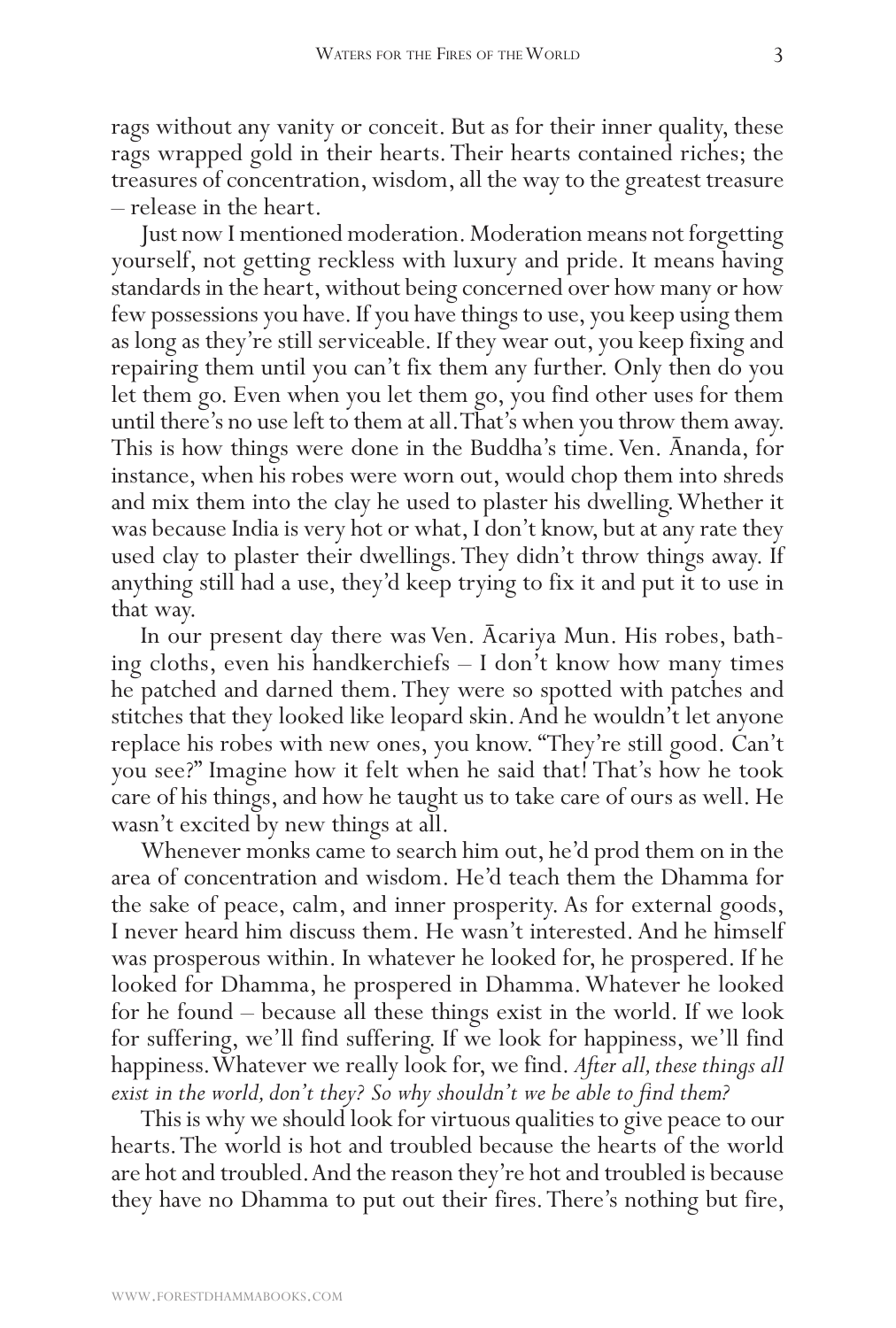nothing but fuel, stuffed over and over into the heart of every person, and then it spreads out to consume everything. No matter how broad or narrow the world may be, it's hot and troubled – not because of physical fire, not because of the heat of the sun, *but because of the fires of passion and craving, the fires of anger and delusion. That's why the world is aflame.*

If we have water to put out these fires, in other words, if we have Dhamma to act as our standard for evaluating the way we treat one another and living beings in general, if we have Dhamma as our protection, then the world can cool down. We can live together with good will, compassion and forgiveness, seeing that our hearts and the hearts of others have the same value – equal value – that we're all alike in loving happiness and hating pain. This way we can be mutually forgiving because we respect one another's intentions and aren't vain or condescending, abusive or oppressive with one another.

The main problem is the type of person who tries to climb up on the heads of other human beings and hopes to relish happiness alone in the midst of the sufferings of the rest of the world. People like this take the rest of humanity as their toilet. They climb up and defecate on other people's heads, reserving happiness and the status of humanity for themselves alone, while they turn everyone else into a toilet. How on earth can anyone live with wicked people like this? They go too far beyond the bounds of morality and the rest of the world for anyone to forgive them. People of this sort can't live in peace anywhere or with anyone. And because they're the type with no moral sense, they're bound to be very destructive to the common good. Even the Lord of hell doesn't dare take them into his register for fear that when they go to hell they'll disrupt the place and blow it apart.

As for people who sympathise with each other and see that all human beings are of equal value, they find it easy to be forgiving and to live with one another in peace. They don't despise one another for belonging to this or that class or for having only this or that much wealth – all of which are simply a matter of each person's *kamma.* After all, no one wants to be poor or stupid. Everyone wants to be intelligent, wealthy, and highly respected. But when it isn't possible, we have to leave it to the truth that living beings differ in their *kamma. Whatever past kamma you have, you experience it and make use of it in line with what you've got.* If we can forgive each other, with the thought that each living being has his or her own *kamma*, we can live together in peace. If we believe in the Dhamma, we have to believe in *kamma* and not in the defilements that make us arrogant and proud.